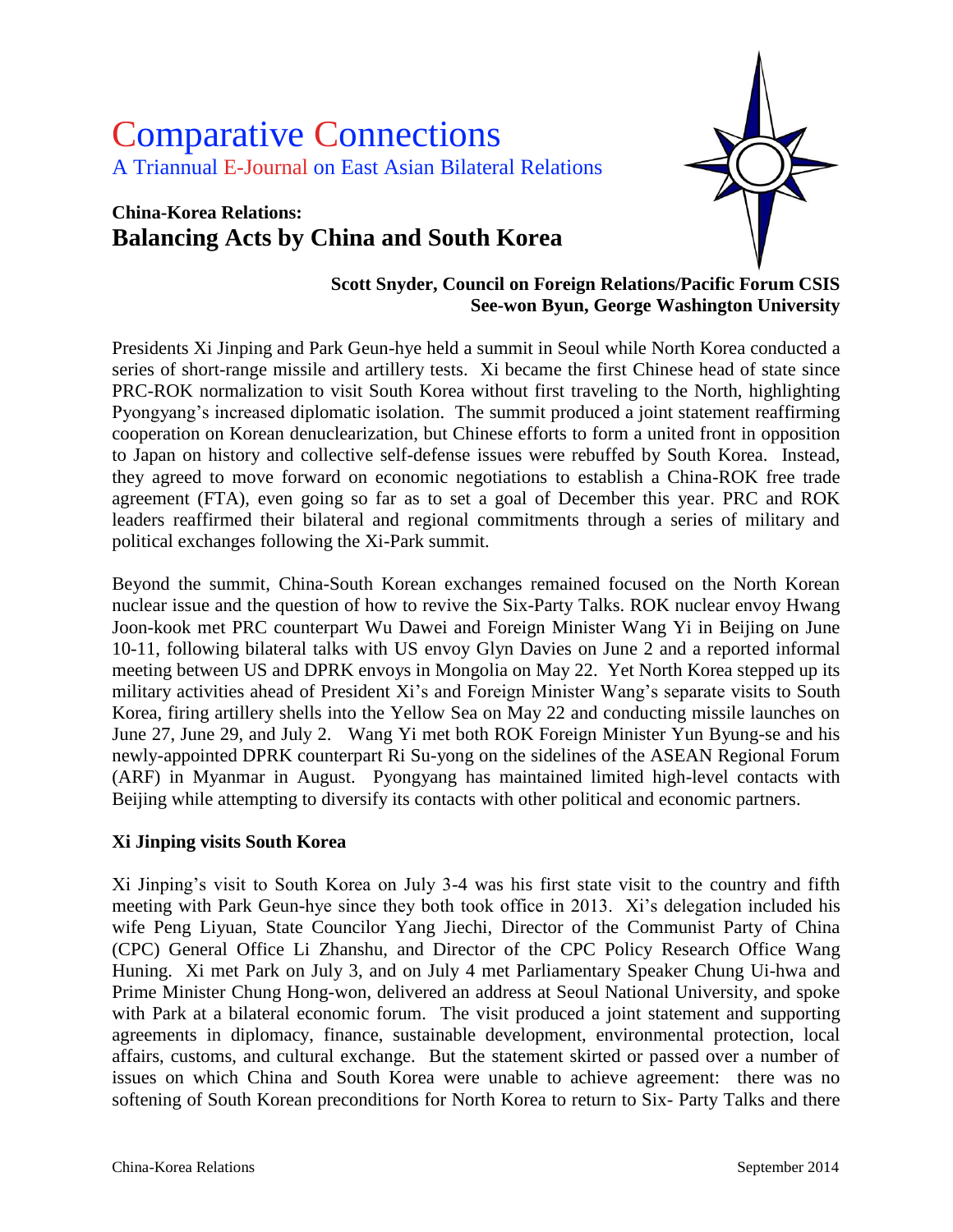was little willingness on the part of China to join with South Korea to pressure the North. Nor was South Korea willing to cooperate with China on joint commemorations marking the  $70<sup>th</sup>$ anniversary of the end of World War II. South Korea continues to study, but did not provide support for, China"s proposal for an Asian Infrastructure Investment Bank (AIIB).

The Xi-Park summit demonstrated the increased significance of bilateral political, economic, and cultural ties as well as close personal ties between Xi and Park, highlighting what ROK Ambassador to China Kwon Young-se referred to as "deep private mutual trust" between the two presidents. But the summit also revealed serious gaps and limits between China and South Korea on political and security issues. China"s Foreign Ministry spokesperson pointed to "substantive progress" in bilateral ties including "full consensus" on denuclearization, but such progress appeared limited.

In an address to a 500-member audience at Seoul National University (SNU), Xi claimed that China-South Korean relations were "at their best in history." Xi"s visit to Seoul and progress in bilateral relations were lauded in the Chinese media, highlighting tangible results in economic and cultural cooperation under the goals of expanding trade to \$300 billion in 2015 and personnel exchanges to 10 million in 2016. In a June 30 *Global Times* opinion piece, Cai Jian, vice director of Fudan University"s Center for Korean Studies, even suggested a shift in China-ROK relations under the Xi and Park administrations from "cold politics and warm trade" to "warm politics and trade."

But official South Korean assessments of the impact of the Xi-Park summit this year were more guarded and less hyperbolic. Media were skeptical about Xi"s SNU speech, and its one-sided interpretation of Japan"s past aggression on the peninsula that ignored China"s complicated history on the peninsula. Xi's visit did not reduce the number of South Koreans who worry about the implications of China"s economic and military rise in the region – two-thirds according to available polling data.

Ahead of Xi"s state visit, Foreign Minister Wang Yi visited South Korea to meet President Park and Foreign Minister Yun Byung-se on May 26-27, while PRC Commerce Minister Gao Hucheng and ROK counterpart Yoon Sang-jick met on the sidelines of Asia-Pacific Economic Cooperation (APEC) ministerial talks in Qingdao on May 17-18. In late May, State Councilor Yang Jiechi and Presidential Security Advisor Kim Jang-soo also led the second China-ROK High-Level Security Dialogue in Beijing, an initiative that was launched at the first Xi-Park summit in June 2013.

#### **Progress in the China-South Korean strategic partnership**

China-South Korean military and political exchanges have strengthened momentum in bilateral "strategic communication" since the Xi-Park summit. ROK Vice Defense Minister Baek Seungjoo met Deputy Chief of the PLA Staff Wang Guanzhong in Beijing on July 23 for the fourth Defense Strategic Dialogue, and met Defense Minister Chang Wanquan on July 24. Also on July 23-24, Vice Speaker of the ROK National Assembly Lee Seok-hyun led a delegation of lawmakers to Beijing for meetings with PRC Vice Foreign Minister Zhang Yesui and Liu Yunshan, member of the CPC Political Bureau Standing Committee. ROK Vice Foreign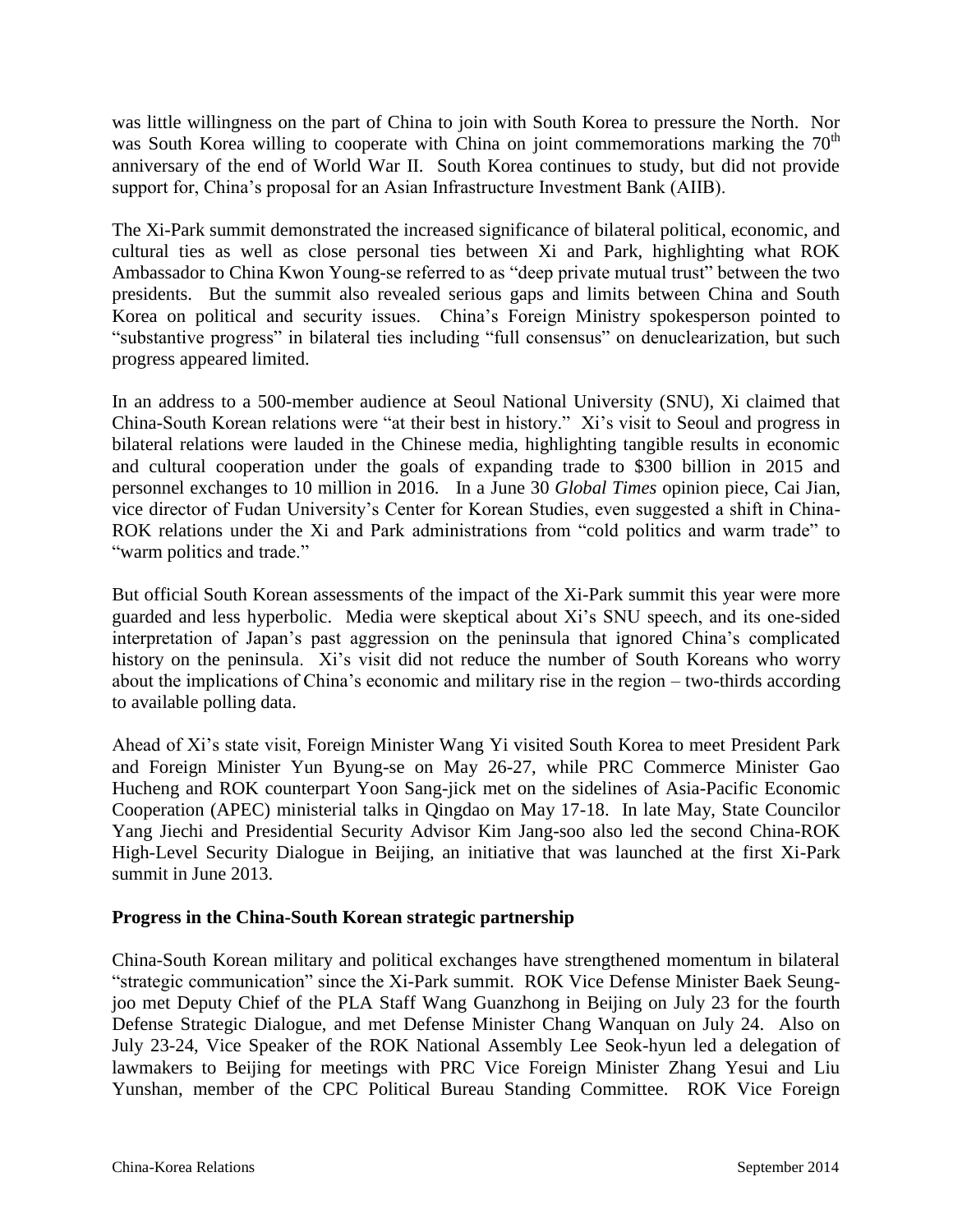Minister Cho Tae-yul visited China a week later on July 29-30, holding talks with Foreign Minister Wang Yi, Vice Foreign Minister Li Baodong, Vice Commerce Minister Gao Yan, and senior CCP officials.

An important outcome of the July 23 Defense Strategic Dialogue was an agreement to establish a telephone hotline between defense ministers by the end of 2014. Under discussion since the establishment of hotlines between PRC and ROK navies and air forces in 2008, the defense ministers' hotline would make China the second to have such a high-level military hotline with Seoul after the United States. More recently, the ROK Defense Ministry on Aug. 25 indicated that Seoul is also in talks with China as well as Japan and Russia to prevent accidental clashes in overlapping air defense areas with the Korean air defense identification zone (KADIZ). Seoul"s expansion of the KADIZ last December was seen as a response to Beijing"s declaration of its own ADIZ that included the disputed submerged rock Ieodo in the East China Sea.

Maritime security is another area where there has been apparent progress in China-South Korean strategic coordination. According to ROK media, the two sides held closed-door maritime talks on the demarcation of respective exclusive economic zones (EEZs) on June 13 ahead of the Xi-Park summit, and held the fifth round of fisheries talks in Ningbo on June 26. Following a meeting with PRC counterparts in Weihai in late July, the ROK Ministry of Oceans and Fisheries announced the planned inauguration of joint surveillance operations against illegal fishing in shared waters in the Yellow Sea in October, with inspection tours to be implemented from 2015. Seoul issued a formal complaint to Beijing in May on a recent increase in illegal Chinese fishing, but the official number of Chinese fishing boats in ROK waters actually declined by 60 percent year-over-year in January-May. However, South Korean concerns over maritime issues reemerged in early August when the PRC Foreign Ministry"s Deputy Director General of Boundary and Ocean Affairs Yi Xianliang stressed China's "freedom of navigation" in the Yellow Sea at a Chinese state media conference. Yi also noted the absence of Sino-ROK maritime boundaries in the East China Sea despite an annual bilateral fisheries arrangement and EEZ negotiations that have been in place since 1996.

#### **DPRK denuclearization and Sino-South Korean regional security priorities**

Xi"s state visit to South Korea occurred in the wake of a new round of military provocations by North Korea, where Pyongyang renewed its threat to conduct a fourth nuclear test in a *Rodong Sinmun* commentary on May 10 and again in August in response to planned US-ROK military exercises. In the area of Korean security, Presidents Xi and Park reached consensus in four areas, according to the PRC Foreign Ministry: (1) Korean Peninsula denuclearization, stability, and dialogue; (2) implementation of the Six-Party Talks September 2005 Joint Statement and UN Security Council resolutions; (3) promotion of the six-party process and bilateral and multilateral coordination; and (4) creation of conditions for the resumption of Six-Party Talks.

Such consensus, however, masked differences over the specific conditions for restarting multilateral denuclearization talks. Ahead of the Xi-Park summit, State Councilor Yang Jiechi at the 2014 World Peace Forum in Beijing on June 21 pledged China"s "unremitting efforts" on Korean security while also pressing six-party members to approach the resumption of talks with a "larger picture" in mind. Assistant Foreign Minister Liu Jianchao at a briefing with Korean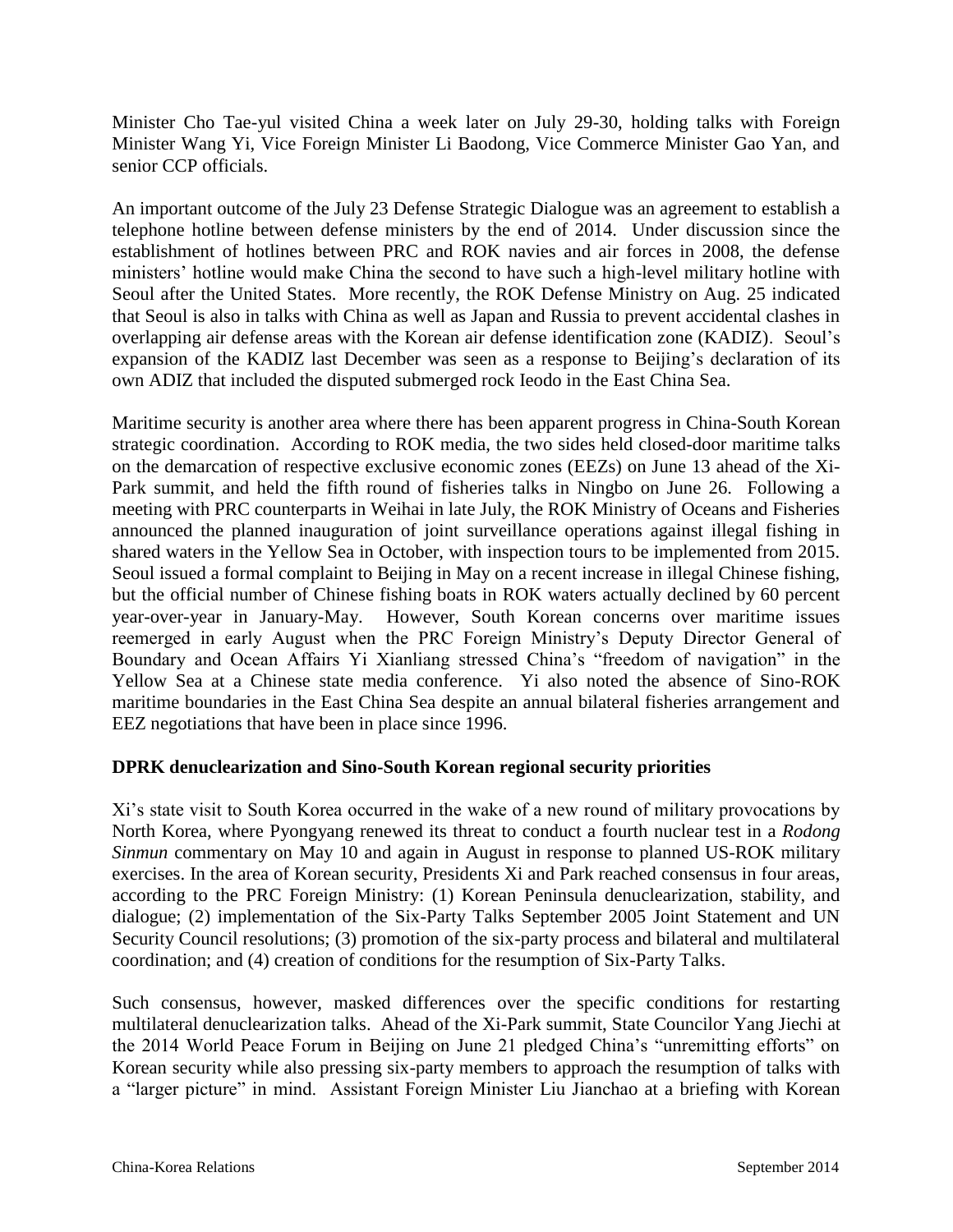reporters in Beijing on June 19 similarly urged the parties to adopt a "flexible attitude" toward restarting dialogue. China-South Korean differences on the North Korean nuclear issue resurfaced when PRC Vice Foreign Minister Zhang"s met ROK lawmakers on July 23 and reportedly criticized Washington's "high threshold" for the resumption of the Six-Party Talks.

As Beijing's response to Pyongyang's recent military threats has failed to meet South Korean expectations, ROK leaders have sought to consolidate international pressure. In talks with Lassina Zerbo, the executive secretary of the Comprehensive Nuclear Test Ban Treaty Organization (CTBTO), in Seoul on Aug. 13, Foreign Minister Yun Byung-se warned Pyongyang of further UN sanctions in the event of another nuclear test, which he had referred to in response to North Korean threats the previous April as a "gamechanger." Yun also called for international condemnation of Pyongyang at the ARF, which convened key officials of all sixparty states. He also met separately with US and Japanese counterparts John Kerry and Fumio Kishida on Aug. 10 on the sidelines.

#### **Chinese and South Korean responses to Japan's "remilitarization"**

In addition to Pyongyang's belligerence, discussions during Xi's visit to South Korea were framed by Prime Minister Abe"s announcement that Japan would adopt a new constitutional interpretation to exercise the right to collective self-defense. Chinese leaders continued to use exchanges with South Korean counterparts to voice their opposition to Tokyo"s actions based on shared history and territorial disputes. According to the PRC Foreign Ministry, during his state visit Xi proposed a joint commemoration of the  $70<sup>th</sup>$  anniversary next year of Korea's liberation from Japanese colonial rule and "victory of the War of Resistance against Japanese Aggression." At Seoul National University, Xi sought public support by the shared experience as victims of Japanese aggression, noting that "Japanese militarists conducted barbaric wars of invasion against China and Korea." China"s state-run *CCTV* also featured an interview with President Park on the eve of summit in which she criticized Japan's attitude toward its wartime atrocities.

However, while the historical experience of Japanese militarism has prevented Seoul from joining the US in supporting the changes to Japan"s pacifist constitution, ROK officials have firmly dismissed any move to join China in criticism of Japan. During talks with President Xi, Parliamentary Speaker Chung Ui-hwa instead proposed the creation of a trilateral committee with Japan for the joint study of shared history. Seoul's press statement on Vice Defense Minister Baek Seung-joo"s July 23 talks with PLA Deputy Chief of Staff Wang Guanzhong quoted Wang's concerns over the ""right-wing' political tide of the Shinzo Abe administration," but did not include Baek"s remarks on Japan. The ROK Foreign Ministry spokesperson was quick to dismiss emerging views of a Xi-Park "united front" against Tokyo in July, stating that the approach to Japan "depends on each country"s own stance and judgment."

Nevertheless, there is some recent indication of a decline in South Korean threat perceptions of China and a growing perception of Japan as the major security threat. In a joint survey by South Korea"s East Asia Institute and Japan"s Genron NPO conducted in May-June, Japan was identified as the biggest military threat among 46.3 percent of South Korean respondents, second behind North Korea, which was selected by 83.4 percent of respondents. Japan replaced China"s position in a similar survey conducted in May of 2013 which ranked Japan as third (43.9 percent)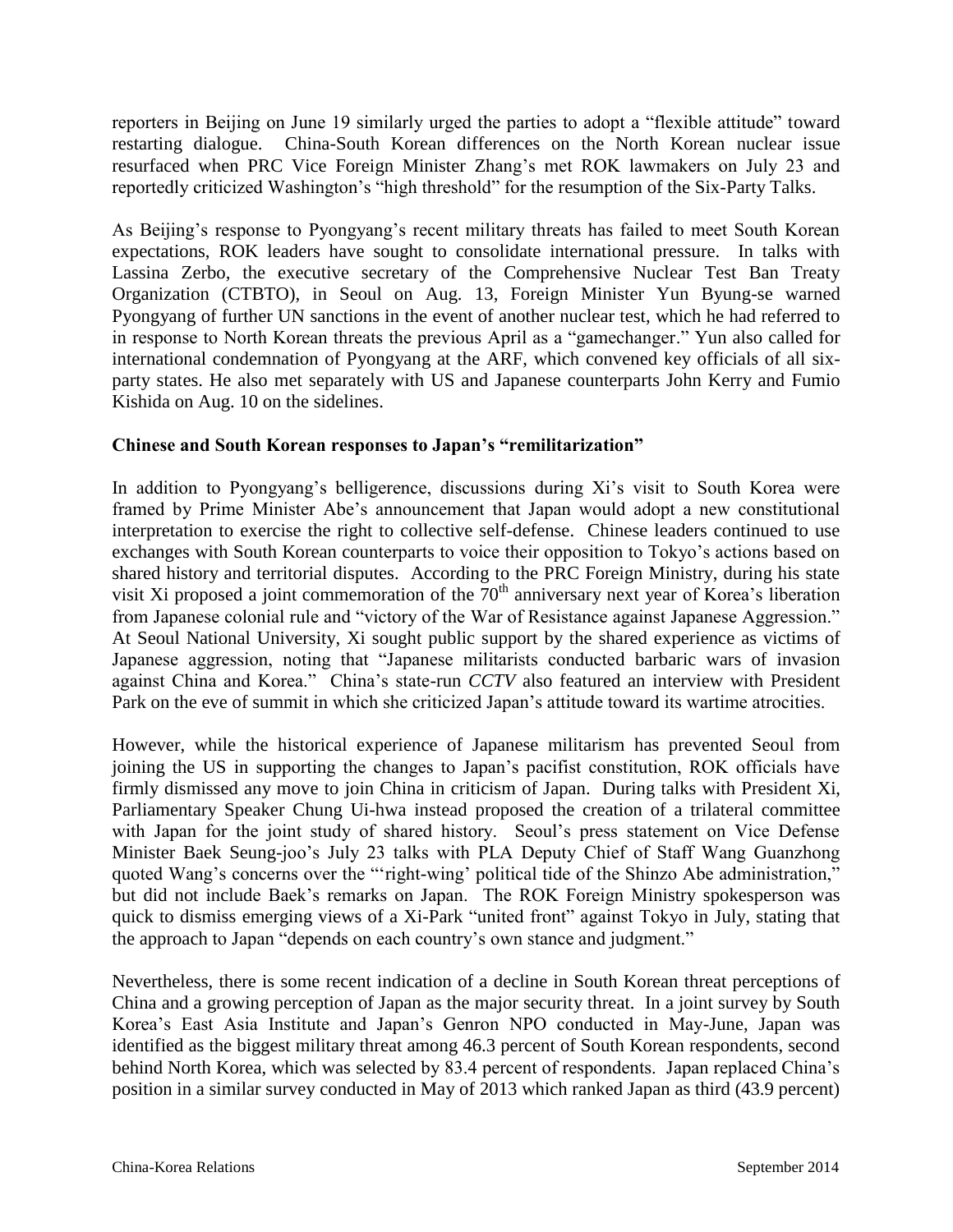after North Korea (86.7 percent) and China (47.8 percent). Another survey commissioned by South Korea"s Asan Institute for Policy Studies in May also suggested a slight decline in South Korean threat perceptions of China: 66.4 percent of respondents viewed China"s rise as a military threat to South Korea while 19.1 percent saw it as not a military threat, compared to 73.2 percent and 23.6 percent respectively in a similar survey last year.

#### **Strained China-DPRK friendship**

Xi"s breaking of the longstanding diplomatic tradition of having Chinese leaders visit Pyongyang before Seoul reflects a major shift in China"s Korea policy in favor of the South. While Xi last visited Pyongyang in 2008 as vice president, the last PRC-DPRK summit was in May 2011 between Hu Jintao and Kim Jong Il. Although North Korea's chief nuclear envoy Ri Yong Ho reportedly visited Beijing on May 20 en route to a third country, a day ahead of PRC Foreign Minister Wang Yi's visit to South Korea, recent PRC-DPRK contacts appear limited to nonsecurity issues. In June, Ma Won Chun, director of the DPRK National Defense Commission's Design Department and deputy director of the Workers' Party of Korea's Finance and Accounting Department, led a delegation of 21 North Korean officials to Beijing, where they toured Beijing Polytechnic College. Vice Minister of the DPRK Ministry of Land and Environmental Protection Pak Ho Yong also visited Beijing in July to discuss anti-river pollution cooperation with PRC counterpart Li Ganjie.

The first major meeting in recent months occurred between PRC and DPRK Foreign Ministers Wang Yi and Ri Su Yong at the August ARF in Myanmar, where Wang claimed that there have been "normal exchanges between China and North Korea in terms of every aspect." In a June 19 press conference with Korean reporters in Beijing, Assistant Foreign Minister Liu Jianchao rejected any relationship between Xi"s visits to North and South Korea, delinking the timing of Xi"s visit to Seoul from Pyongyang"s aggression and nuclear ambitions under Kim Jong Un. Similarly, China"s Foreign Ministry spokesperson denied any connection between Xi"s visit and North Korea"s short-range projectiles launches on the eve of his visit, widely perceived as Pyongyang"s message of disproval to China.

Yet, other trends in the bilateral friendship suggest a more enduring strain in China-DPRK relations. In another departure from tradition, Pyongyang did not publish its annual celebratory message on the July 11 anniversary of the 1961 Friendship Treaty, and senior military officials at the DPRK Embassy in Beijing reportedly did not participate in the commemoration of the PLA"s founding on Aug. 1. South Korean experts foresee limited improvement in PRC-DPRK ties as Pyongyang is expected to escalate tensions ahead of US midterm elections in November, while others suggest that Kim Jong Un is instead reaching out to Russia and Japan. Some interpreted the *Korean Central News Agency* (*KCNA*)"s July 21 statement on "some backbone-lacking countries" joining US and South Korean condemnation of Pyongyang"s military provocations as a clear reference to China.

China"s Korea policy remains an issue of debate among Chinese scholars, who recognize Beijing's mounting North Korea challenge while questioning China's influence over Pyongyang. At a June forum hosted by Tsinghua University and the Asan Institute for Policy Studies, Chu Shulong of Tsinghua University claimed that North Korea has brought China "more trouble than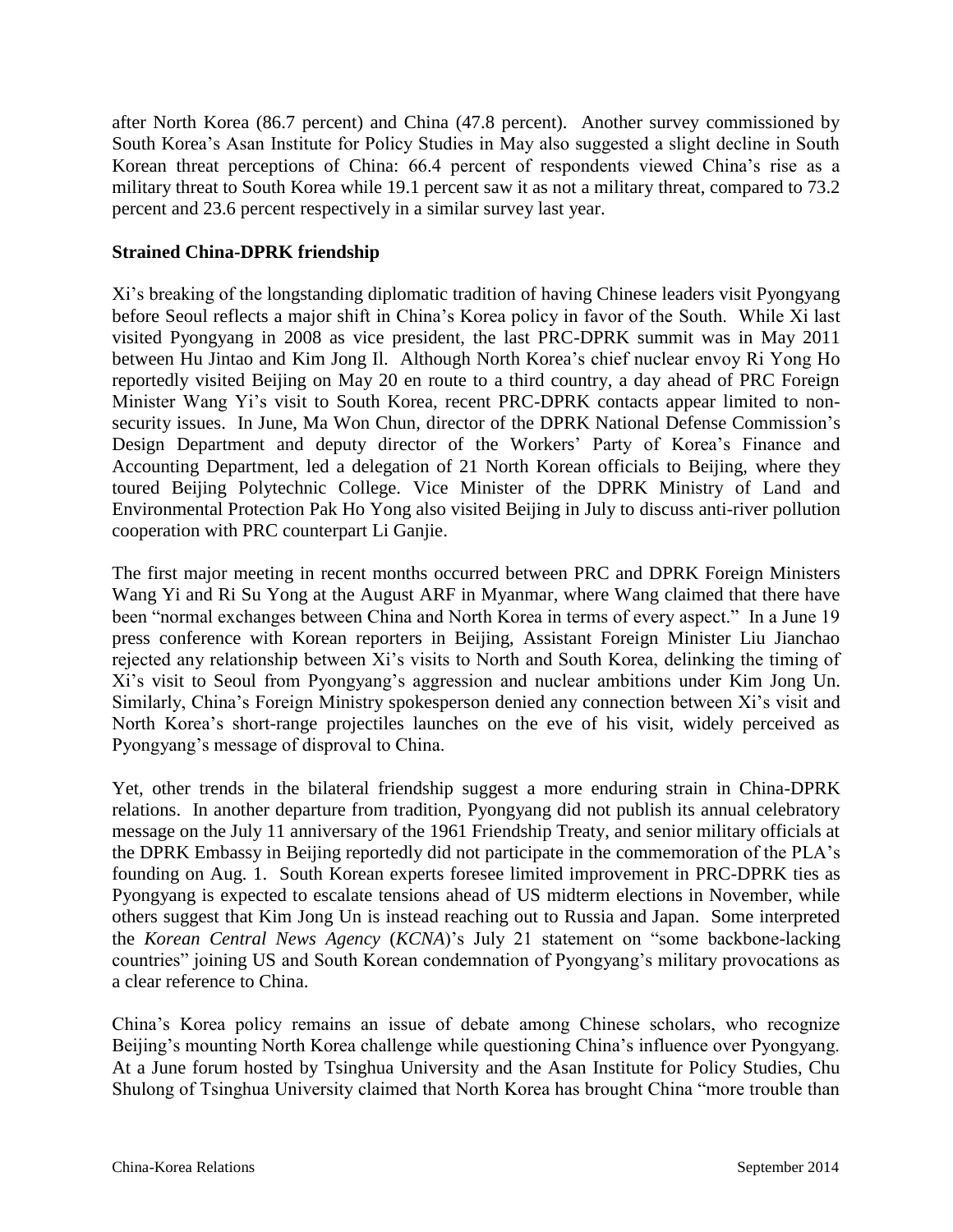benefit." However, in an interview with the *Global Times* on May 7, Director of Yanbian University"s Asia Studies Center Jin Qiangyi suggested that Beijing"s "tough stance" against a fourth nuclear test would only prompt further North Korean provocation, arguing that "Beijing"s role has been overestimated." According to Jin, Pyongyang continues to pursue nuclear weapons by exploiting Beijing's "weak points," including the desire to maintain stability on China's northeastern borders. In a May 14 interview with the *Global Times*, Yang Xiyu of the China Institute of International Studies, former director of Korean Peninsula affairs at the Foreign Ministry, even called Park"s proposed German model of Korean unification as "completely untenable" given "scant possibility that Pyongyang will collapse" as well as "some positive signs of development" in North Korea.

#### **China-DPRK trade and investment and Pyongyang's growth drive**

China-DPRK trade declined by 2.1 percent to \$2.89 billion in the first half of 2014 compared to the same period last year according to the Korea Trade-Investment Promotion Agency (KOTRA). The Korea International Trade Association (KITA) reported that North Korea"s grain imports from China fell by 47 percent in January-June this year. Chinese Customs figures in August further showed that China exported no crude oil to the North since January, but there has been no official explanation regarding whether oil exports have been suspended or instead have been recategorized as aid. China officially supplied 578,000 metric tons of crude oil to North Korea in 2013, 10.5 percent more than it did in 2012. Although a suspension of Chinese oil shipments to North Korea was similarly reported after North Korea"s second nuclear test in 2009, China"s official trade figures do not include crude oil provisions in the form of grant aid.

Despite much uncertainty over the future development of Rason Special Economic Zone since the establishment of the joint management committee in October 2012, Committee Director Wang Yonggang and Yanbian University President Park Young Ho signed an agreement on June 7 under which the university is to provide human resources and technological and legal support for Rason"s development. Jilin authorities on May 27 confirmed that construction has started on the Chinese-funded Tumen River Bridge after approval by China"s central government earlier that month, with a total investment of 137 million RMB (\$21.93 million). In a meeting between DPRK Vice Foreign Minister Pak Myong Guk and PRC Ambassador Liu Hongcai in Pyongyang on June 27, China and North Korea agreed to jointly build and manage a new bridge over the Tumen River between Quanhe and Wonjong.

Economic development zones remain at the center of Pyongyang's growth strategy under Kim Jong Un"s two-pronged *byungjin* policy of simultaneous economic and nuclear development. *KCNA* identified six additional zones on July 23 following the initial designation of 13 zones last November. Chinese experts such as Jin Qiangyi of Yanbian University remain skeptical about the prospects for the zones given limited investor interest. Still, Chinese official sources show a rapid expansion in China"s direct investment in the North in recent years, from \$5.86 million in 2009 to \$109.46 million in 2012. Joint promotion of cross-border trade and investment will continue in the run-up to the third China-DPRK Economic, Trade, Culture and Tourism Expo in Dandong from Oct. 16, as agreed in a meeting between Dandong Mayor Shi Guang and Vice Chairman of the People"s Committee of Pyongan province Hong Gil Nam in June.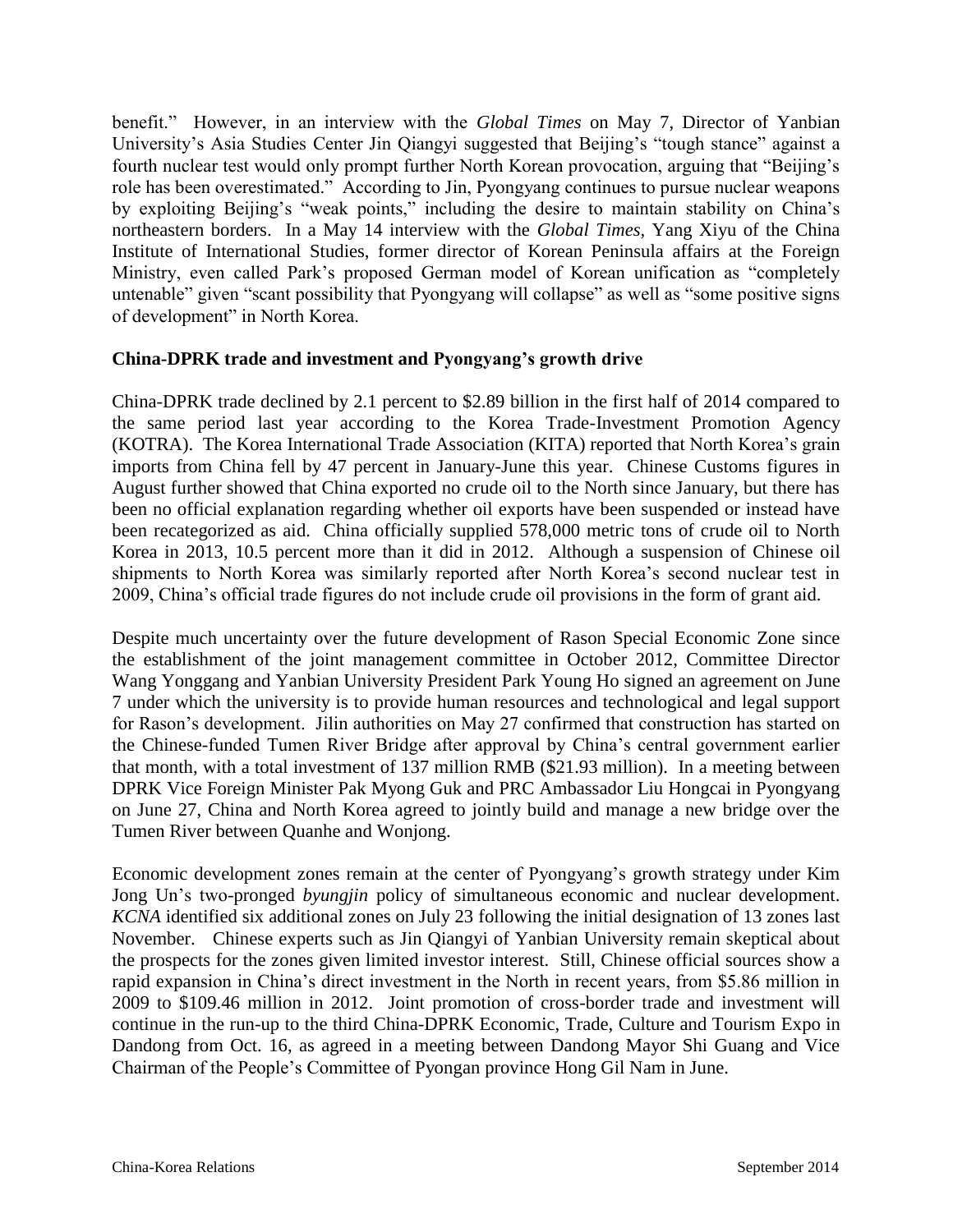South Korean sources speculate that Pyongyang is diversifying its foreign trade from China to other partners such as Russia and emerging economies. A recent point of South Korean concern is Pyongyang"s expansion of its joint fishery area with China beyond the Northern Limit Line (NLL) in the Yellow Sea, where an increase in illegal Chinese fishing activity was reported in May. ROK military officials see this move as Pyongyang's attempt to nullify the disputed maritime border while simultaneously earning foreign currency. North Korea has increased its tourism promotion efforts with China, including the easing of border crossing procedures since May and the opening of new travel services from China"s northeastern cities. According to local Chinese officials in June, North Korea plans to resume Chinese tours of Mount Baekdu, which had been suspended following the North's 2013 nuclear test.

#### **Xi and Park push for FTA**

Amid slowing Chinese growth, ROK officials in July announced that Seoul is drawing up measures to revive exports to China, which have stagnated despite a surge in overall ROK exports earlier this year. According to the ROK Commerce Ministry, exports to China in January-June amounted to \$65.7 billion, representing 24.8 percent of South Korea's total exports. China-ROK trade in 2013 reached \$229 billion based on South Korean data, greater than South Korea"s trade with the United States and Japan combined, and exceeded \$270 billion based on Chinese figures, an annual increase of 7 percent. The proposed bilateral FTA is expected to boost bilateral trade to \$300 billion in 2015.

Promotion of the China-ROK FTA was featured heavily in the July summit between Xi and Park, who pledged to conclude negotiations by the end of this year. In an interview with China"s *CCTV* on July 2, Park stressed the significance of the FTA"s conclusion for deepening the strategic cooperative partnership. At a bilateral economic forum on July 4, the two presidents were joined by major business leaders such as the head of the Korea Chamber of Commerce and Industry Park Yong-maan, Bank of China chairman Tian Guoli, director of the PRC Commerce Ministry"s trade promotion office Liu Dianxun, and Alibaba Group and Baidu founders Jack Ma and Li Yanhong. Xi"s state visit produced a series of new trade and currency agreements regarded as a foundation for the FTA, most notably a Memorandum of Understanding between central banks to facilitate direct trading of the RMB against the Won and establish an 80 billion RMB (\$13 billion) investment quota for ROK institutional investors.

Other agreements were forged between ROK industry giants such as POSCO and SK Telecom, and Chinese counterparts Chongqing Iron & Steel Co. and Zhengwe Group, respectively. Xi and Park also agreed to promote cooperation in emerging industries like new energy, environmental protection, and the high-tech sector in advance of the conclusion of the FTA. As part of Seoul"s bid to boost exports by small and medium-size enterprises (SMEs), Park further called for Alibaba"s support for South Korean SMEs in China"s e-commerce market during talks with Jack Ma in Seoul on Aug. 18.

The  $11<sup>th</sup>$  and  $12<sup>th</sup>$  rounds of FTA talks were held in Sichuan on May 26-30 and Daegu on July 14-18. Chinese officials voiced strong support for the FTA during the Xi-Park summit, "the most important aspect of Xi"s visit" according to Mei Xinyu of China"s Commerce Ministry. Zhang Jianping of the National Development and Reform Commission"s foreign economic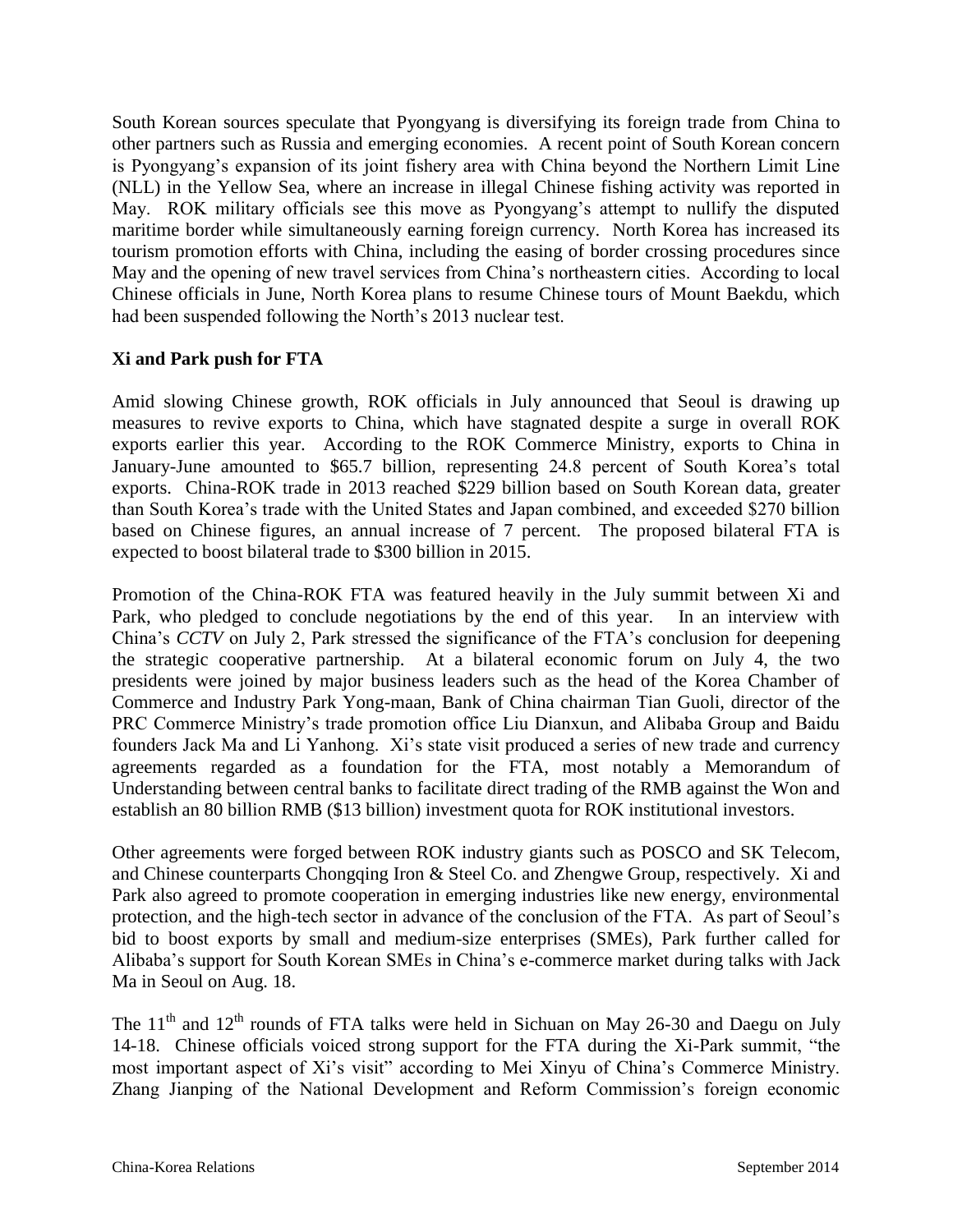research institute claimed that high-level talks would help address the sensitive issues (manufacturing for China, agriculture for South Korea) that have impeded negotiations since May 2012. The *China Daily* featured an interview with ROK Ambassador Kwon Young-se on June 24, similarly raising expectations that high-level talks would accelerate FTA talks. Although both sides have reported "progress" in some areas, South Korean assessments remain less optimistic than those of their Chinese counterparts. The latest round of talks drew protest from over 5,000 Korean farmers in Seoul"s financial district of Yeouido on July 10. Ambassador Kwon reiterated South Korea"s calls for progress in a July 19 interview with *Xinhua* after the FTA talks failed to reconcile differences in sensitive sectors. After meeting PRC officials in Beijing, ROK Vice Foreign Minister Cho Tae-yul on July 30 urged China to exercise "political will" to reach the planned conclusion of FTA talks by the end of 2014, which was already regarded as an ambitious target.

#### **The China-ROK partnership and regional integration**

In addition to the bilateral strategic partnership, the China-ROK FTA has taken center stage in Beijing and Seoul's respective strategies for regional integration. At the July 4 economic forum, President Park called for consolidating her Eurasia Initiative with Xi"s New Silk Road Initiative. Promotion of Park"s Northeast Asian Peace and Cooperation Initiative was also a focus of ROK Vice Foreign Minister Cho Tae-yul"s two-day visit to China on July 29-30. ROK Finance Minister Hyun Oh-seok at a May 15 meeting with ROK policymakers identified the FTA with China as an important factor in advancing Seoul"s role in talks on the ASEAN-led Regional Comprehensive Economic Partnership (RCEP) and other regional initiatives. Chinese experts such as Wei Zhijiang, director of Sun Yat-sen University's ROK Research Institute, similarly see the China-ROK FTA as a potential driver of China"s other trade partnerships under negotiation including the China-Japan-ROK FTA, for which a trilateral investment agreement in May was a positive step. While current political disputes with Tokyo remain a clear obstacle, the three sides have resumed trilateral FTA talks that were launched in November 2012, opening the fifth round of talks in Beijing on Aug. 30.

Another issue of debate is Seoul"s place in China"s plans for creating an Asia Infrastructure Investment Bank (AIIB), a \$50 billion multilateral bank designed to fund infrastructure projects in the region. Xi formally proposed that Seoul join the AIIB at the July summit. Although the initiative was further raised in meetings between ROK Vice Foreign Minister Cho and Chinese leaders in July and between Foreign Ministers Wang Yi and Yun Byung-se on the sidelines of the ARF in August, South Korea did not participate in working-level multilateral talks in Beijing in August. ROK officials point to their absence as an indication of Seoul"s reluctance, citing concerns over such issues as the bank"s planned governance structure and Washington"s response to the initiative, which the ROK media has labeled a "counterbalance" to the US and Japan-led Asian Development Bank.

Potential China-South Korean differences over the future regional order are also apparent on the security front. An ongoing source of Chinese concern is the potential deployment of US Terminal High-Altitude Area Defense (THAAD) missile defense system in South Korea. While Xi reportedly urged cautious handling of the issue during talks with Park, Seoul has remained hesitant toward Washington"s proposition given its perceived role in countering China as well as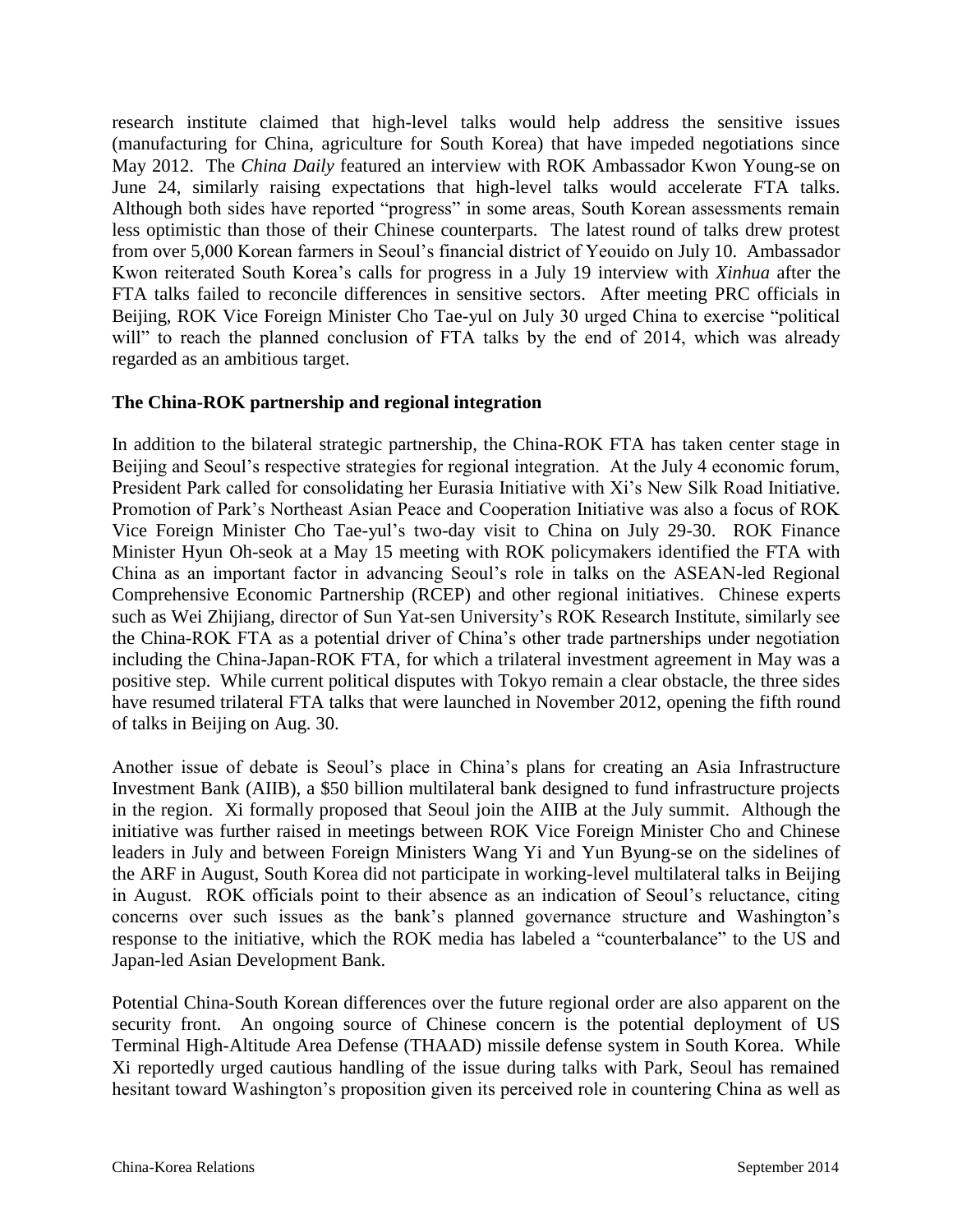Japan"s participation. The PRC Foreign Ministry spokesperson on May 28 voiced Beijing"s opposition to the initiative ahead of trilateral talks between US, ROK, and Japanese defense ministers in Singapore. Vice Foreign Minister Liu Zhenmin reiterated such concerns ahead of the Xi-Park summit and ROK Vice Defense Minister Baek Seung-joo"s subsequent visit to China in July. The ROK Defense Ministry spokesperson on July 21 emphasized the THAAD system"s primary aim of detecting North Korean missile launches in an apparent dismissal of Chinese concerns, reinforcing similar affirmations by US Forces Korea (USFK) Commander Gen. Curtis Scaparrotti in Seoul in early June. Xi visited South Korea days after calling for a new security framework for Asia at a conference in Beijing marking the  $60<sup>th</sup>$  anniversary of the "Five Principles of Peaceful Coexistence," a framework he also promoted in Shanghai at the Conference on Interaction and Confidence Building Measures in Asia (CICA), a body consisting of 26 Asian countries that includes South Korea but not the US and Japan, which are observers.

#### **Conclusion: China and South Korea's "balancing acts"**

The Xi-Park summit in July may have been an important turning point in the development of China-Korean relations, providing further momentum to the relationship in the economic area while exposing clear gaps in perception between Beijing and Seoul that ultimately represent serious obstacles to consolidation of the relationship. Chinese officials expressed optimism about the further development of the relationship, but the summit also exposed differing priorities on how to manage North Korea and Japan as well as tensions between US-ROK defense/security priorities and Chinese preferences on issues such as missile defense. South Korea found itself continuously rejecting many Chinese initiatives that created pressure on South Korea to choose between the US-ROK alliance and better relations with China.

Chinese experts such as Fudan University"s Cai Jian see Park engaged in a "balancing act" of pursuing good relations with both China and the United States. Specifically, Park seeks to maintain a "balance between Beijing and Washington to mitigate China"s misgivings," while also treading the middle ground between her predecessors' policies of "confrontation" and "Sunshine" toward North Korea. But for Cai, China-ROK relations remain constrained by US-China "great power relations," where a confrontation would present a "severe dilemma" for South Korea as a US ally.

At the same time, China faces its own dilemma of how to balance Xi's "peripheral diplomacy" of engaging neighbors against China"s physical assertions of vital interests in the Asia-Pacific. Heightened territorial disputes with Japan, Vietnam, and the Philippines appear to challenge the success of Xi's regional outreach showcased by his recent visit to South Korea, as well as China"s current efforts to build a new relationship with Washington.

### **Chronology of China-Korea Relations May – August 2014**

**May 1, 2014:** Asiana Airlines announces the launching of two weekly flights between Incheon and Jinan from May 2.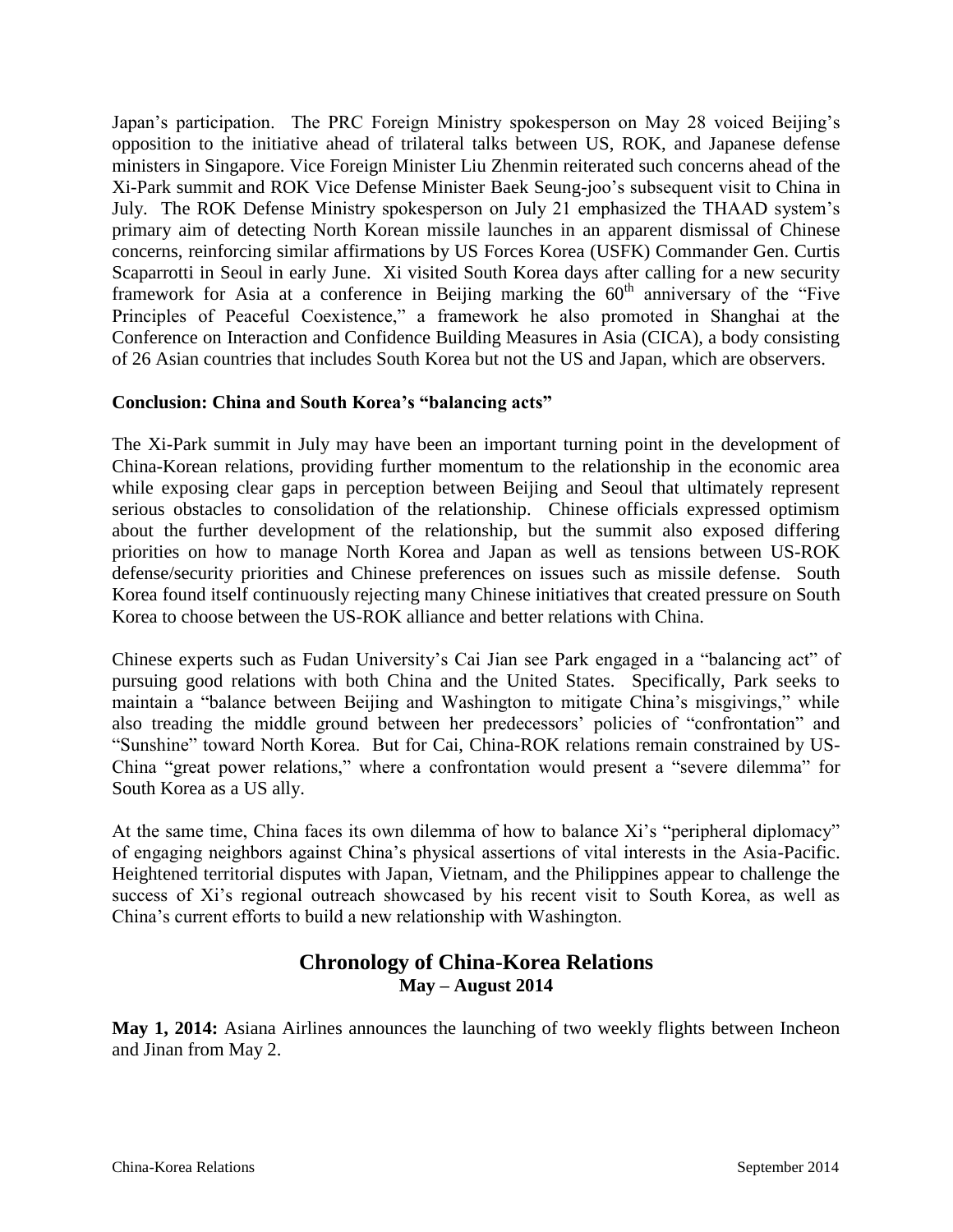**May 2, 2014:** 35 Chinese tourists take a new cross-border bicycle tour to North Korea from Tumen to Namyang.

**May 5, 2014:** People"s Republic of China (PRC) state media report that China and North Korea have simplified border-crossing procedures for Chinese tourists.

**May 5, 2014:** Delegation of the China Institute of Contemporary International Relations led by Vice President Fu Mengzi arrives in Pyongyang.

**May 6, 2014:** PRC Foreign Ministry spokesperson denies May 3 *Kyodo News* reports that the Chinese military has drawn up contingency plans for potential regime collapse in North Korea.

May 8, 2014: South Korea's top music agency SM Entertainment and China's biggest search engine Baidu sign an agreement to jointly promote legal music downloads.

**May 9, 2014:** Kim Jong Un sends messages to foreign leaders including Xi Jinping in response to congratulatory messages on Kim"s re-election as First Chairman of the DPRK National Defense Commission.

**May 9, 2014:** Korean Airlines announces it will resume flights between Incheon and Urumuqi from May 27 to Oct. 11.

**May 10, 2014:** PRC delegation arrives in Pyongyang for the  $17<sup>th</sup>$  Pyongyang Spring International Trade Fair.

**May 12, 2014:** PRC Foreign Ministry spokesperson announces completion of the construction of a memorial stone at the former barracks of the Korean Liberation Army in Xi"an.

**May 13, 2014:** ROK officials announce that South Korea has lodged a complaint with Beijing against a recent increase in Chinese illegal fishing in ROK waters.

**May 15, 2014:** PRC Ambassador to the DPRK Liu Hongcai pays a courtesy call on DPRK Foreign Minister Ri Su Yong.

**May 17, 2014:** China-ROK-Japan Agreement for Promotion, Facilitation and Protection of Investment comes into effect.

**May 17-18, 2014:** ROK Trade Minister Yoon Sang-jick attends APEC meeting of commerce ministers in Qingdao and meets PRC Commerce Minister Gao Hucheng on the sidelines.

**May 19, 2014:** DPRK delegation of the Journalists Union of Korea led by Jon Il Gwang, vice chairman of the Central Broadcasting Committee of Korea, leaves Pyongyang to visit China.

**May 19, 2014:** Chinese media report that Jilin province and North Korea"s Air Koryo have agreed to launch a tourist charter flight from July.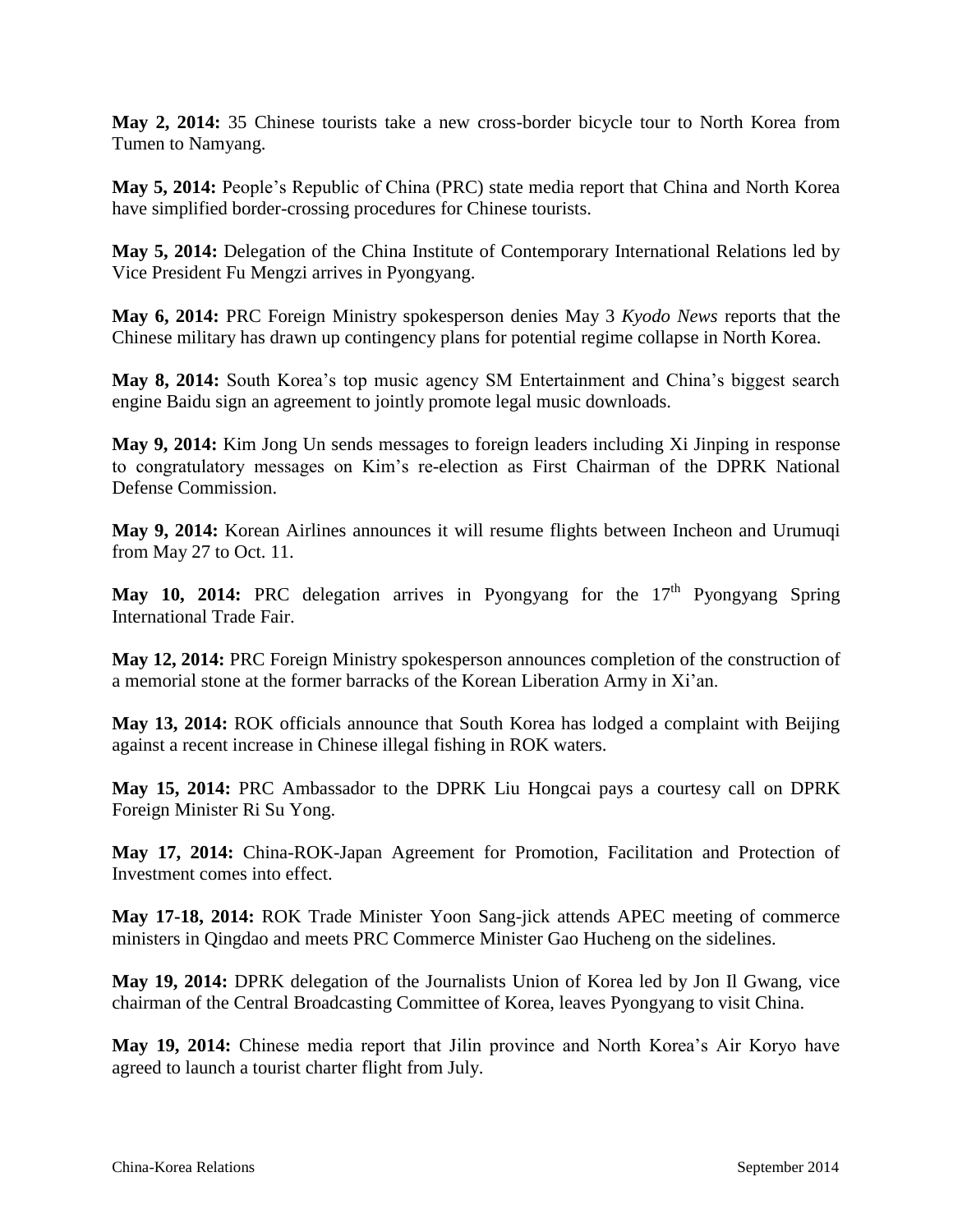**May 20, 2014:** South Korean media report that North Korea"s chief nuclear envoy Ri Yong Ho has arrived in Beijing.

**May 20, 2014:** PRC Foreign Ministry spokesperson extends condolences to victims of the apartment building collapse in Pyongyang.

**May 20-21, 2014:** ROK Unification Minister Ryoo Kihl-jae delivers a speech at Conference on Interaction and Confidence Building Measures in Asia (CICA) in Shanghai.

**May 21-23, 2014:** ROK Minister of Gender Equality and Family Cho Yoon-sun visits Beijing to attend the APEC Women and the Economy Forum.

**May 23, 2014:** PRC Foreign Ministry spokesperson calls for restraint after North Korea"s reported artillery shelling into the Yellow Sea.

**May 23, 2014:** PRC Foreign Ministry spokesperson welcomes North Korea"s decision to participate in the 2014 Asian Games in South Korea.

**May 23, 2014:** DPRK Premier Pak Pong Ju sends a message of sympathy to Premier Li Keqiang on a bombing attack in Urumuqi.

**May 26-27, 2014:** PRC Foreign Minister Wang Yi visits South Korea and meets President Park Geun-hye and ROK counterpart Yun Byung-se.

**May 26-30, 2014:** The 11<sup>th</sup> round of China-ROK FTA talks are held in Sichuan, led by Assistant Commerce Ministers Wang Shouwen and Woo Tae-hee.

**May 27, 2014:** Jilin authorities confirm that construction has started on a bridge over Tumen River linking China and North Korea.

**May 28, 2014:** PRC Foreign Ministry spokesperson expresses China"s opposition to potential deployment of a US missile defense system in South Korea.

**May 29, 2014:** China unveils a monument honoring Korean soldiers who fought for Korea"s liberation from Japanese colonial rule (1910-45).

**May 30, 2014:** ROK Ministry of Land, Infrastructure and Transport reports that South Korea has expanded flights to China as its carriers received new rights.

**May 30, 2014:** Bank of Korea says that Chinese importers have tapped won-currency loans for the first time from the bilateral currency swap line.

**May 31, 2014:** ROK military officials claim that North Korea included part of ROK"s territorial waters near the inter-Korean western sea border when selling fishing rights to China.

**June 3, 2014:** Chinese tourists take the first bus tour of Heoryong City in North Korea.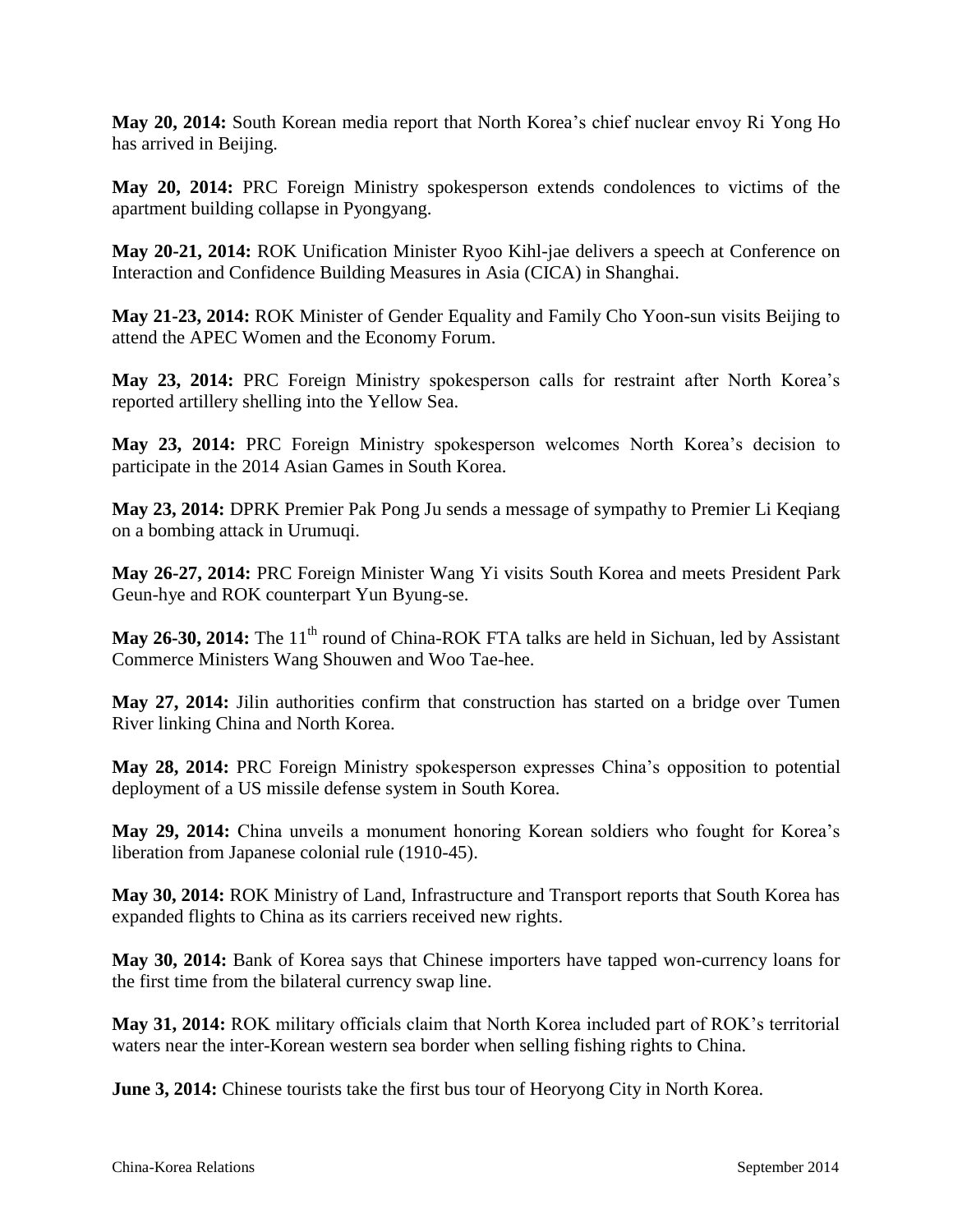**June 4, 2014:** *KCNA* reports that 226 Chinese tourists visited North Korea in June 2-4.

**June 4, 2014:** Local authorities say that North Korea will reopen its part of Mt Baekdu in June to Chinese tourists.

**June 5, 2014:** Chongqing Mayor Huang Qifan meets ROK Ambassador to China Kwon Youngse in Beijing.

**June 6, 2014:** PRC Ministry of Commerce announces another five-year extension of antidumping tax on chemical imports from South Korea, Japan, Singapore and Taiwan.

**June 6, 2014:** Local officials in Dandong announce plans to develop tours of the Hwanggumphyong Island economic zone.

**June 7, 2014:** Yanbian University announces it has signed an agreement to provide technical assistance for developing North Korea"s Rason economic zone.

**June 9, 2014:** Hyundai Steel Co. and Dongkuk Steel Mill Co. file an anti-dumping petition against Chinese H-Steel.

**June 10-11 2014:** ROK nuclear envoy Hwang Joon-kook meets PRC counterpart Wu Dawei and Foreign Minister Wang Yi in Beijing.

**June 12, 2014:** North Korean sources report that North Korea is expanding passenger train routes to China and Russia.

**June 12, 2014:** China-ROK Agriculture Cooperation Meeting opens in Lianyungang, China.

**June 13, 2014:** ROK media report China and South Korea hold closed-door maritime talks.

**June 13, 2014:** Chinese state media report that two Chinese travel firms have launched tour packages to North Korea with temporary charter flights from Shanghai.

**June 16, 2014:** Sixth China-ROK Media High-Level Dialogue is held in Seoul.

**June 17, 2014:** China Southern Airlines launches first direct flight between Urumqi and Seoul.

**June 19, 2014:** PRC Foreign Ministry spokesperson dismisses UN concerns over DPRK defectors in China.

**June 26, 2014:** China and South Korea hold talks in Ningbo on fishery issues.

**June 27, 2014:** PRC Ambassador to DPRK Liu Hongcai and DPRK Vice Foreign Minister Pak Myong Guk sign agreement in Pyongyang to build a new Wonjong-Quanhe cross-border bridge.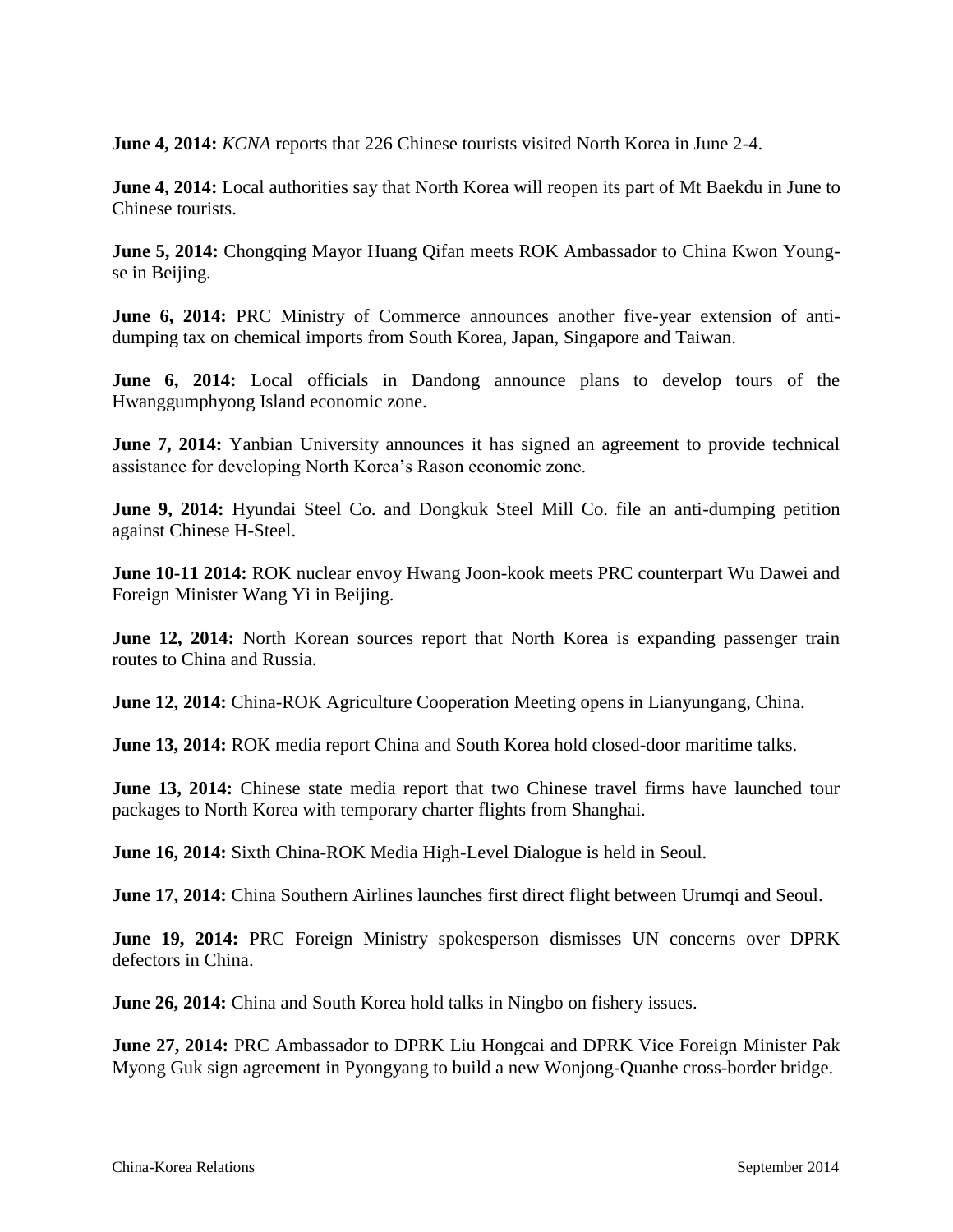**June 30, 2014:** PRC Foreign Ministry spokesperson calls for stability on the Korean Peninsula after DPRK missile launches on June 27 and June 29.

**June 30, 2014:** First Yanji-Mt. Kumgang international tourist group arrives in Pyongyang.

**July 2, 2014:** PRC Foreign Ministry spokesperson calls for stability on the Korean Peninsula after North Korea fires two short-range projectiles into its eastern waters.

**July 3-4, 2014:** Xi Jinping visits South Korea for a summit with Park Geun-hye.

**July 9, 2014:** PRC Foreign Ministry spokesperson calls for stability on the Korean Peninsula after North Korea fires two short-range missiles into its eastern waters.

**July 10, 2014:** South Korean farmers protest in Seoul against China-ROK FTA talks.

**July 14-18, 2014:** The 12<sup>th</sup> round of China-ROK FTA talks are held in Daegu, South Korea.

**July 15, 2014:** PRC Vice Minister of Environmental Protection Li Ganjie and Pak Ho Yong, vice minister of the DPRK Ministry of Land and Environmental Protection, meet in Beijing.

**July 21, 2014:** ROK Defense Ministry spokesperson remarks that the possible deployment of an advanced US missile defense system is unrelated to China.

**July 23, 2014:** Wang Guanzhong, deputy chief of staff of the PLA, and ROK Vice Defense Minister Baek Seung-joo meet in Beijing.

**July 23, 2014:** PRC Vice Foreign Minister Zhang Yesui meets a delegation of ROK lawmakers led by Vice Speaker of the National Assembly Rep. Lee Seok-hyun of the main opposition New Politics Alliance for Democracy.

**July 24, 2014:** PRC Defense Minister Chang Wanquan meets ROK Vice Defense Minister Baek Seung-joo in Beijing.

**July 24, 2014:** Liu Yunshan, member of the Standing Committee of the CPC Central Committee Political Bureau, meets in Beijing a delegation of ROK National Assembly members led by Vice Speaker Lee Seok-hyun.

**July 24, 2014:** South Korea's Trade Commission launches an investigation of alleged antidumping by two Chinese suppliers of steel beams.

**July 27, 2014:** ROK Ministry of Oceans and Fisheries announces plans to launch the first joint surveillance with China against illegal fishing after a meeting in Weihai with PRC counterparts.

**July 28, 2014:** Jeju Air announces plans to double its Chinese destinations from August.